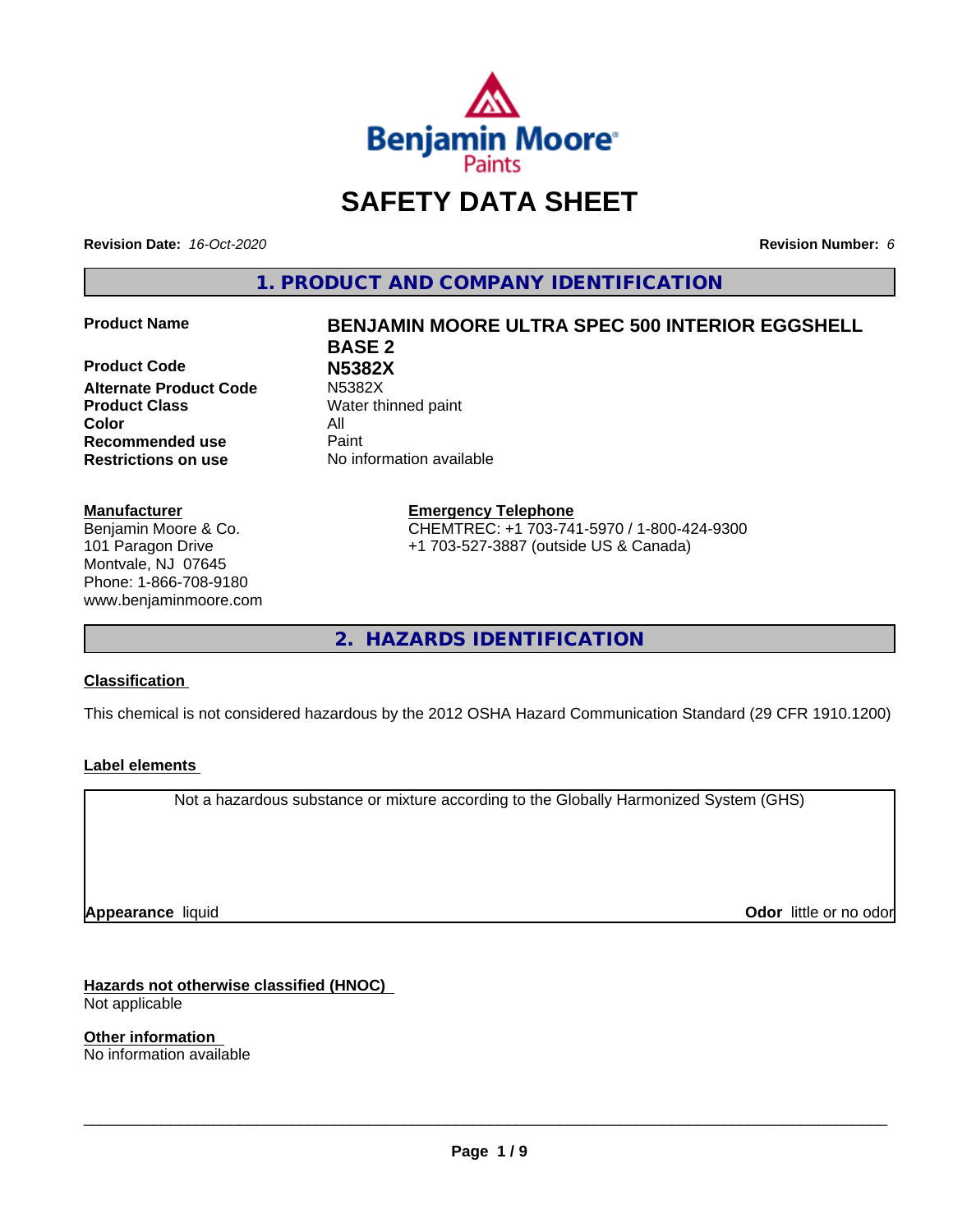**WARNING:** This product contains isothiazolinone compounds at levels of <0.1%. These substances are biocides commonly found in most paints and a variety of personal care products as a preservative. Certain individuals may be sensitive or allergic to these substances, even at low levels.

# **3. COMPOSITION INFORMATION ON COMPONENTS**

| <b>Chemical name</b> | <b>CAS No.</b> | Weight-%             |
|----------------------|----------------|----------------------|
| Titanium dioxide     | 13463-67-7     | $\overline{A}$<br>10 |
| ∟imestone            | 1317-65-3      | -10                  |
| Nepheline syenite    | 37244-96-5     |                      |

|                                                  | 4. FIRST AID MEASURES                                                                                    |
|--------------------------------------------------|----------------------------------------------------------------------------------------------------------|
| <b>General Advice</b>                            | No hazards which require special first aid measures.                                                     |
| <b>Eye Contact</b>                               | Rinse thoroughly with plenty of water for at least 15 minutes and consult a<br>physician.                |
| <b>Skin Contact</b>                              | Wash off immediately with soap and plenty of water while removing all<br>contaminated clothes and shoes. |
| <b>Inhalation</b>                                | Move to fresh air. If symptoms persist, call a physician.                                                |
| Ingestion                                        | Clean mouth with water and afterwards drink plenty of water. Consult a physician<br>if necessary.        |
| <b>Most Important</b><br><b>Symptoms/Effects</b> | None known.                                                                                              |
| <b>Notes To Physician</b>                        | Treat symptomatically.                                                                                   |

**5. FIRE-FIGHTING MEASURES**

| <b>Suitable Extinguishing Media</b>                             | Use extinguishing measures that are appropriate to local<br>circumstances and the surrounding environment.                                   |
|-----------------------------------------------------------------|----------------------------------------------------------------------------------------------------------------------------------------------|
| Protective equipment and precautions for firefighters           | As in any fire, wear self-contained breathing apparatus<br>pressure-demand, MSHA/NIOSH (approved or equivalent)<br>and full protective gear. |
| <b>Specific Hazards Arising From The Chemical</b>               | Closed containers may rupture if exposed to fire or<br>extreme heat.                                                                         |
| Sensitivity to mechanical impact                                | No.                                                                                                                                          |
| Sensitivity to static discharge                                 | No                                                                                                                                           |
| <b>Flash Point Data</b><br>Flash point (°F)<br>Flash Point (°C) | Not applicable<br>Not applicable                                                                                                             |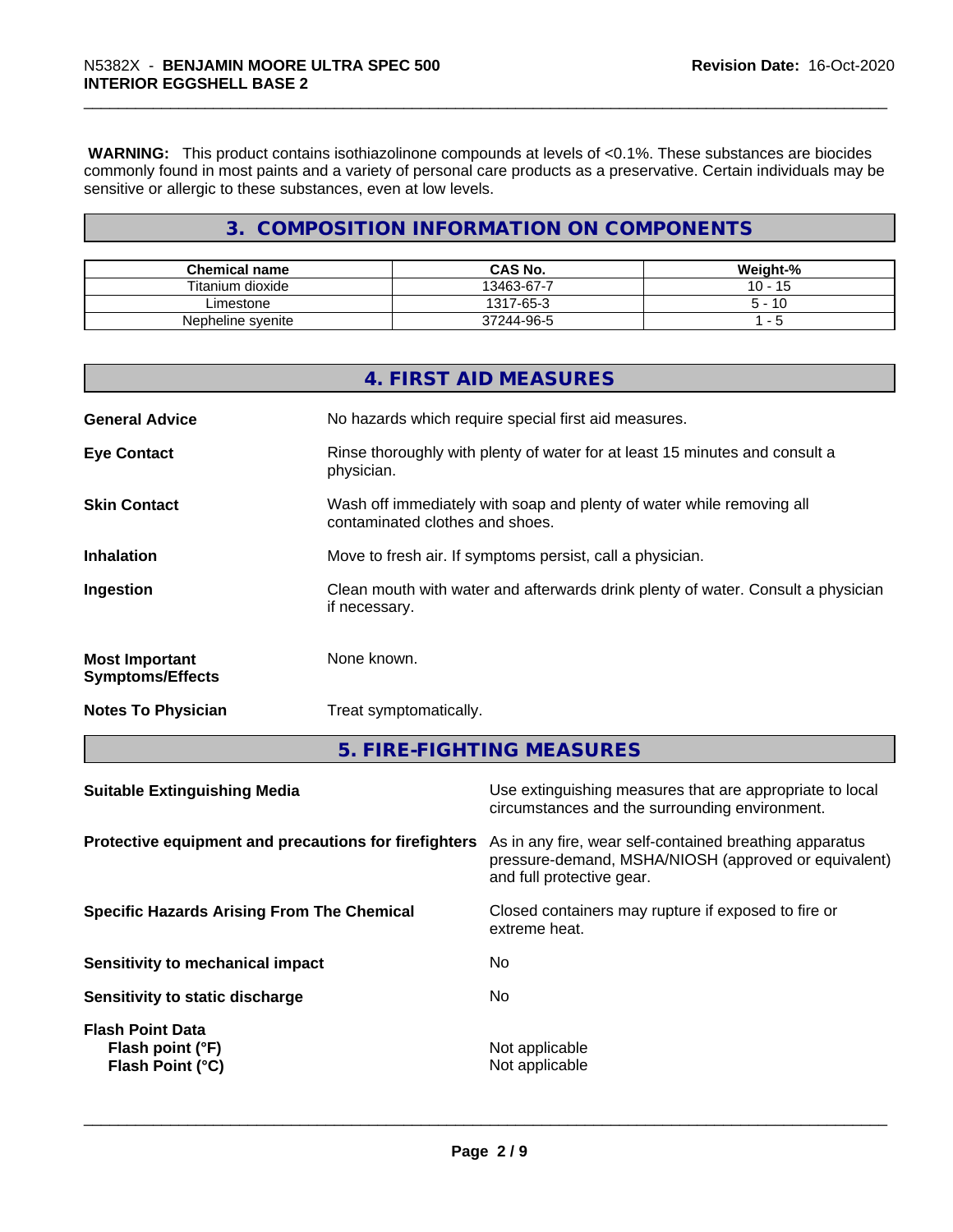| <b>Method</b>                                                 |                        | Not applicable                   |                                |
|---------------------------------------------------------------|------------------------|----------------------------------|--------------------------------|
| <b>Flammability Limits In Air</b>                             |                        |                                  |                                |
| Lower flammability limit:<br><b>Upper flammability limit:</b> |                        | Not applicable<br>Not applicable |                                |
| <b>NFPA</b><br>Health: 1                                      | <b>Flammability: 0</b> | <b>Instability: 0</b>            | <b>Special: Not Applicable</b> |
| <b>NFPA Legend</b><br>- - - - - -                             |                        |                                  |                                |

- 0 Not Hazardous
- 1 Slightly
- 2 Moderate
- 3 High
- 4 Severe

*The ratings assigned are only suggested ratings, the contractor/employer has ultimate responsibilities for NFPA ratings where this system is used.*

*Additional information regarding the NFPA rating system is available from the National Fire Protection Agency (NFPA) at www.nfpa.org.*

## **6. ACCIDENTAL RELEASE MEASURES**

| <b>Personal Precautions</b>      | Avoid contact with skin, eyes and clothing. Ensure adequate ventilation.                                                                                                         |
|----------------------------------|----------------------------------------------------------------------------------------------------------------------------------------------------------------------------------|
| <b>Other Information</b>         | Prevent further leakage or spillage if safe to do so.                                                                                                                            |
| <b>Environmental precautions</b> | See Section 12 for additional Ecological Information.                                                                                                                            |
| <b>Methods for Cleaning Up</b>   | Soak up with inert absorbent material. Sweep up and shovel into suitable<br>containers for disposal.                                                                             |
|                                  | 7. HANDLING AND STORAGE                                                                                                                                                          |
| <b>Handling</b>                  | Avoid contact with skin, eyes and clothing. Avoid breathing vapors, spray mists or<br>sanding dust. In case of insufficient ventilation, wear suitable respiratory<br>equipment. |
| <b>Storage</b>                   | Keep container tightly closed. Keep out of the reach of children.                                                                                                                |
| <b>Incompatible Materials</b>    | No information available                                                                                                                                                         |
|                                  |                                                                                                                                                                                  |

**8. EXPOSURE CONTROLS/PERSONAL PROTECTION**

#### **Exposure Limits**

| <b>Chemical name</b> | <b>ACGIH TLV</b>         | <b>OSHA PEL</b>                   |
|----------------------|--------------------------|-----------------------------------|
| Titanium dioxide     | TWA: $10 \text{ ma/m}^3$ | <b>TWA</b><br>$15 \text{ ma/m}^3$ |
| ∟imestone            | N/E                      | <b>TWA</b><br>$15 \text{ mg/m}^3$ |
|                      |                          | TWA<br>5 mg/m <sup>3</sup> -      |

#### **Legend**

ACGIH - American Conference of Governmental Industrial Hygienists Exposure Limits OSHA - Occupational Safety & Health Administration Exposure Limits N/E - Not Established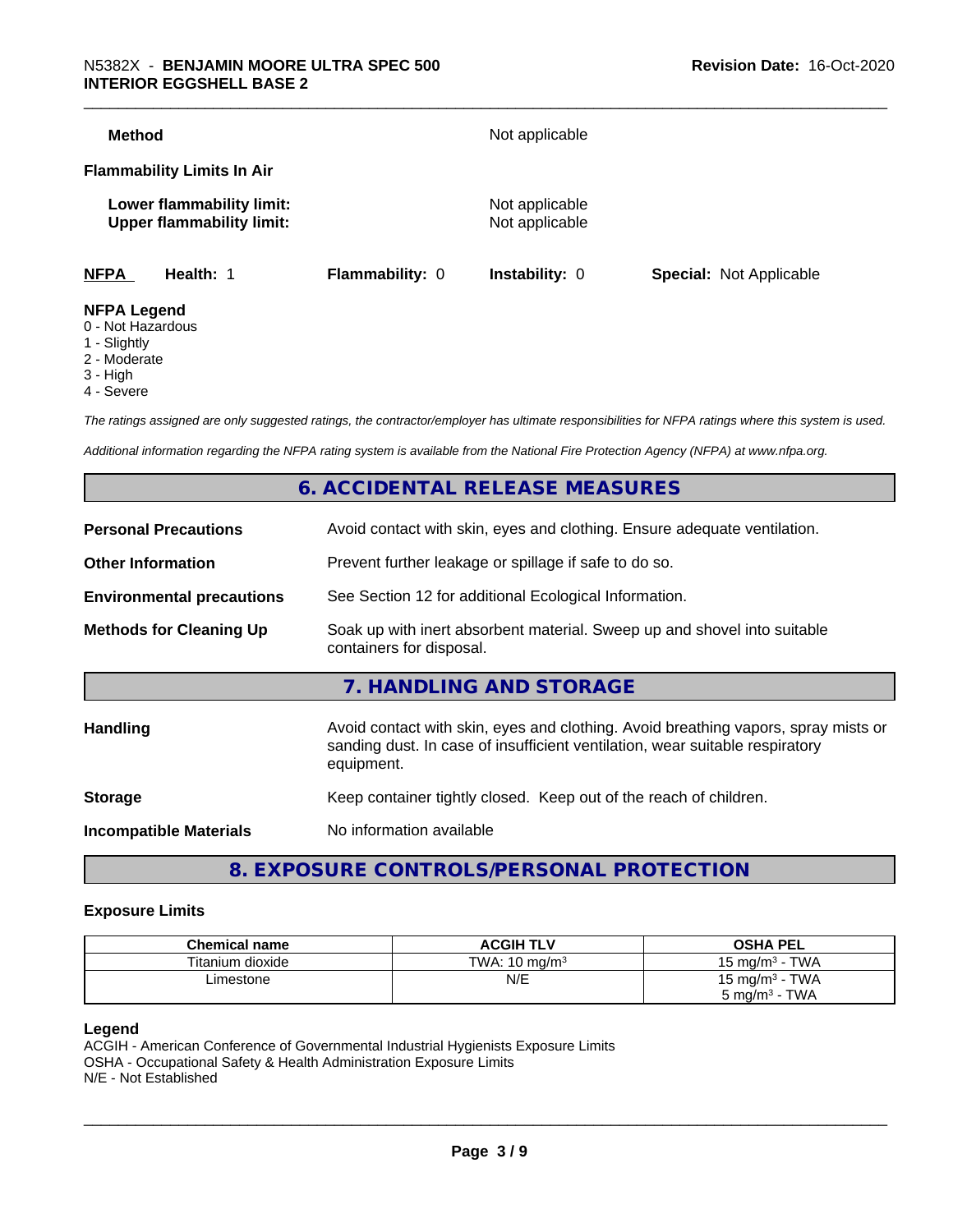| <b>Engineering Measures</b>          | Ensure adequate ventilation, especially in confined areas.               |  |  |
|--------------------------------------|--------------------------------------------------------------------------|--|--|
| <b>Personal Protective Equipment</b> |                                                                          |  |  |
| <b>Eye/Face Protection</b>           | Safety glasses with side-shields.                                        |  |  |
| <b>Skin Protection</b>               | Protective gloves and impervious clothing.                               |  |  |
| <b>Respiratory Protection</b>        | In case of insufficient ventilation wear suitable respiratory equipment. |  |  |
| <b>Hygiene Measures</b>              | Avoid contact with skin, eyes and clothing. Remove and wash contaminated |  |  |

clothing before re-use. Wash thoroughly after handling.

# **9. PHYSICAL AND CHEMICAL PROPERTIES**

| Appearance                           | liquid                   |
|--------------------------------------|--------------------------|
| Odor                                 | little or no odor        |
| <b>Odor Threshold</b>                | No information available |
| Density (Ibs/gal)                    | $10.3 - 10.4$            |
| <b>Specific Gravity</b>              | $1.23 - 1.25$            |
| pH                                   | No information available |
| <b>Viscosity (cps)</b>               | No information available |
| Solubility(ies)                      | No information available |
| <b>Water solubility</b>              | No information available |
| <b>Evaporation Rate</b>              | No information available |
| Vapor pressure                       | No information available |
| <b>Vapor density</b>                 | No information available |
| Wt. % Solids                         | $40 - 50$                |
| Vol. % Solids                        | $30 - 40$                |
| Wt. % Volatiles                      | $50 - 60$                |
| Vol. % Volatiles                     | $60 - 70$                |
| <b>VOC Regulatory Limit (g/L)</b>    | 0                        |
| <b>Boiling Point (°F)</b>            | 212                      |
| <b>Boiling Point (°C)</b>            | 100                      |
| Freezing point (°F)                  | 32                       |
| <b>Freezing Point (°C)</b>           | 0                        |
| Flash point (°F)                     | Not applicable           |
| Flash Point (°C)                     | Not applicable           |
| <b>Method</b>                        | Not applicable           |
| <b>Flammability (solid, gas)</b>     | Not applicable           |
| <b>Upper flammability limit:</b>     | Not applicable           |
| Lower flammability limit:            | Not applicable           |
| <b>Autoignition Temperature (°F)</b> | No information available |
| <b>Autoignition Temperature (°C)</b> | No information available |
| Decomposition Temperature (°F)       | No information available |
| Decomposition Temperature (°C)       | No information available |
| <b>Partition coefficient</b>         | No information available |

# **10. STABILITY AND REACTIVITY**

**Reactivity Not Applicable** Not Applicable

**Chemical Stability Chemical Stability** Stable under normal conditions.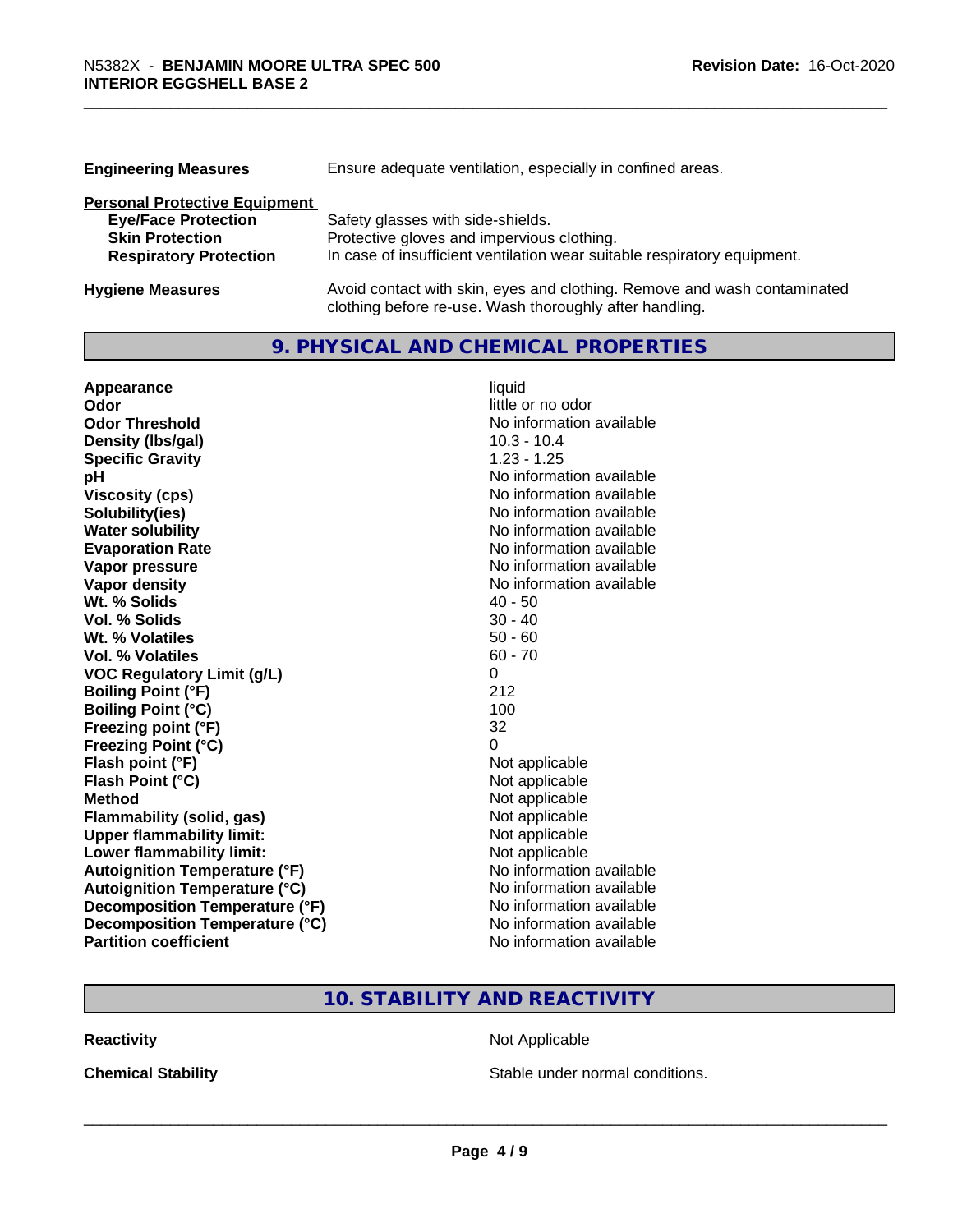| <b>Conditions to avoid</b>                                                                                                                                                                                                                                                                                                                                                     |                                                                                                                                                                                                                                                                                                                                                                                                                                                                                                                                                                                 | Prevent from freezing.                   |                 |
|--------------------------------------------------------------------------------------------------------------------------------------------------------------------------------------------------------------------------------------------------------------------------------------------------------------------------------------------------------------------------------|---------------------------------------------------------------------------------------------------------------------------------------------------------------------------------------------------------------------------------------------------------------------------------------------------------------------------------------------------------------------------------------------------------------------------------------------------------------------------------------------------------------------------------------------------------------------------------|------------------------------------------|-----------------|
| <b>Incompatible Materials</b>                                                                                                                                                                                                                                                                                                                                                  |                                                                                                                                                                                                                                                                                                                                                                                                                                                                                                                                                                                 | No materials to be especially mentioned. |                 |
| <b>Hazardous Decomposition Products</b>                                                                                                                                                                                                                                                                                                                                        |                                                                                                                                                                                                                                                                                                                                                                                                                                                                                                                                                                                 | None under normal use.                   |                 |
| <b>Possibility of hazardous reactions</b>                                                                                                                                                                                                                                                                                                                                      |                                                                                                                                                                                                                                                                                                                                                                                                                                                                                                                                                                                 | None under normal conditions of use.     |                 |
|                                                                                                                                                                                                                                                                                                                                                                                |                                                                                                                                                                                                                                                                                                                                                                                                                                                                                                                                                                                 | 11. TOXICOLOGICAL INFORMATION            |                 |
| <b>Product Information</b>                                                                                                                                                                                                                                                                                                                                                     |                                                                                                                                                                                                                                                                                                                                                                                                                                                                                                                                                                                 |                                          |                 |
| Information on likely routes of exposure                                                                                                                                                                                                                                                                                                                                       |                                                                                                                                                                                                                                                                                                                                                                                                                                                                                                                                                                                 |                                          |                 |
| <b>Principal Routes of Exposure</b>                                                                                                                                                                                                                                                                                                                                            | Eye contact, skin contact and inhalation.                                                                                                                                                                                                                                                                                                                                                                                                                                                                                                                                       |                                          |                 |
| <b>Acute Toxicity</b>                                                                                                                                                                                                                                                                                                                                                          |                                                                                                                                                                                                                                                                                                                                                                                                                                                                                                                                                                                 |                                          |                 |
| <b>Product Information</b>                                                                                                                                                                                                                                                                                                                                                     | No information available                                                                                                                                                                                                                                                                                                                                                                                                                                                                                                                                                        |                                          |                 |
| Symptoms related to the physical, chemical and toxicological characteristics                                                                                                                                                                                                                                                                                                   |                                                                                                                                                                                                                                                                                                                                                                                                                                                                                                                                                                                 |                                          |                 |
| <b>Symptoms</b>                                                                                                                                                                                                                                                                                                                                                                | No information available                                                                                                                                                                                                                                                                                                                                                                                                                                                                                                                                                        |                                          |                 |
| Delayed and immediate effects as well as chronic effects from short and long-term exposure                                                                                                                                                                                                                                                                                     |                                                                                                                                                                                                                                                                                                                                                                                                                                                                                                                                                                                 |                                          |                 |
| Eye contact<br><b>Skin contact</b><br><b>Inhalation</b><br>Ingestion<br><b>Sensitization</b><br><b>Neurological Effects</b><br><b>Mutagenic Effects</b><br><b>Reproductive Effects</b><br><b>Developmental Effects</b><br><b>Target organ effects</b><br><b>STOT - single exposure</b><br><b>STOT - repeated exposure</b><br>Other adverse effects<br><b>Aspiration Hazard</b> | May cause slight irritation.<br>Substance may cause slight skin irritation. Prolonged or repeated contact may dry<br>skin and cause irritation.<br>May cause irritation of respiratory tract.<br>Ingestion may cause gastrointestinal irritation, nausea, vomiting and diarrhea.<br>No information available<br>No information available.<br>No information available.<br>No information available.<br>No information available.<br>No information available.<br>No information available.<br>No information available<br>No information available.<br>No information available |                                          |                 |
| <b>Numerical measures of toxicity</b>                                                                                                                                                                                                                                                                                                                                          |                                                                                                                                                                                                                                                                                                                                                                                                                                                                                                                                                                                 |                                          |                 |
| The following values are calculated based on chapter 3.1 of the GHS document                                                                                                                                                                                                                                                                                                   |                                                                                                                                                                                                                                                                                                                                                                                                                                                                                                                                                                                 |                                          |                 |
| <b>ATEmix (oral)</b>                                                                                                                                                                                                                                                                                                                                                           | 85438 mg/kg                                                                                                                                                                                                                                                                                                                                                                                                                                                                                                                                                                     |                                          |                 |
| <b>Component Information</b>                                                                                                                                                                                                                                                                                                                                                   |                                                                                                                                                                                                                                                                                                                                                                                                                                                                                                                                                                                 |                                          |                 |
| Chemical name                                                                                                                                                                                                                                                                                                                                                                  | Oral LD50                                                                                                                                                                                                                                                                                                                                                                                                                                                                                                                                                                       | Dermal LD50                              | Inhalation LC50 |
| Titanium dioxide<br>13463-67-7                                                                                                                                                                                                                                                                                                                                                 | > 10000 mg/kg (Rat)                                                                                                                                                                                                                                                                                                                                                                                                                                                                                                                                                             |                                          |                 |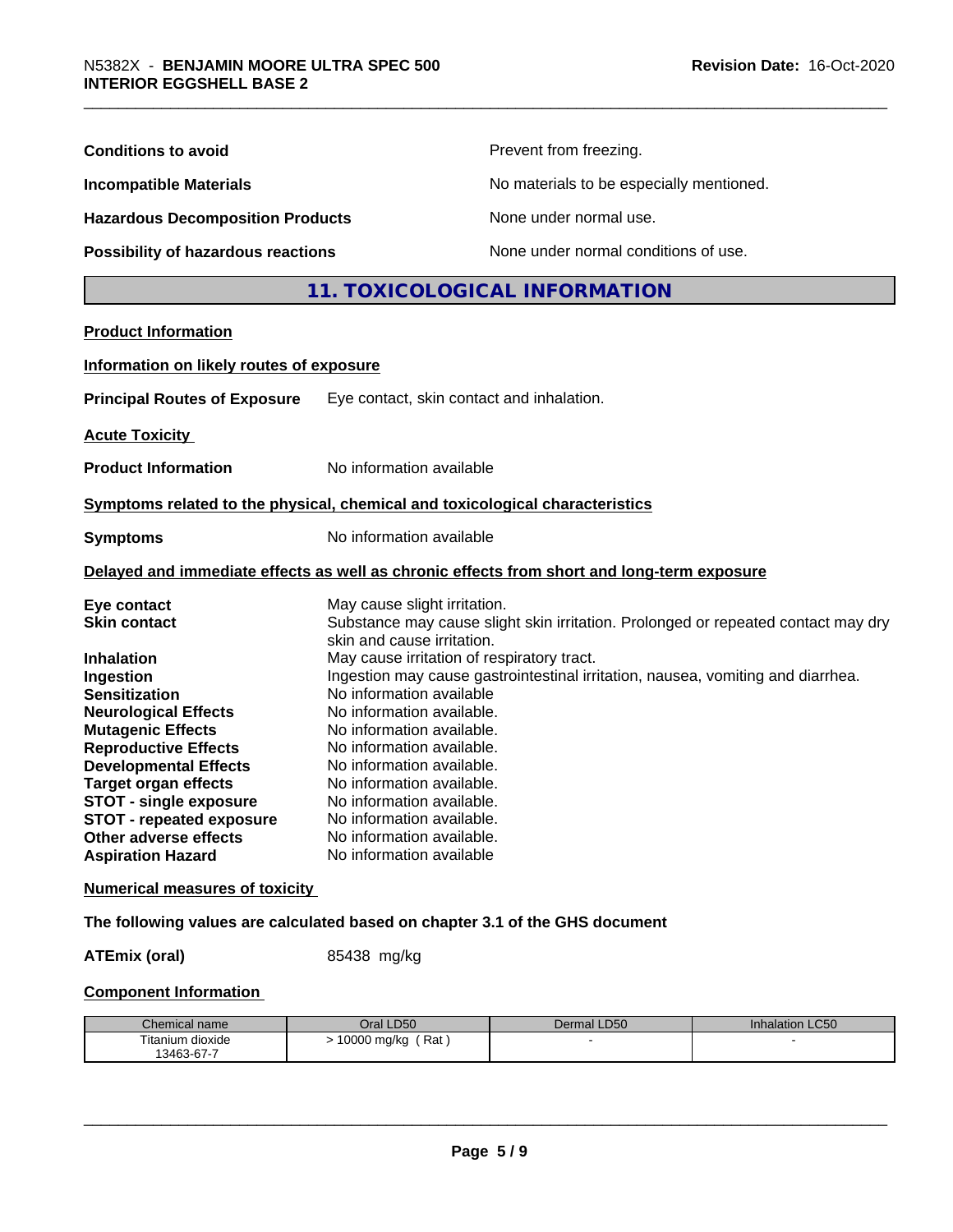#### **Chronic Toxicity**

#### **Carcinogenicity**

*The information below indicateswhether each agency has listed any ingredient as a carcinogen:.*

| <b>Chemical name</b>           | <b>IARC</b>                      | <b>NTP</b> | <b>OCUA</b><br>∪o⊓r |
|--------------------------------|----------------------------------|------------|---------------------|
|                                | . .<br>2B<br>: Human<br>Possible |            | Listed              |
| .<br>dioxide<br><b>itanium</b> | Carcinogen                       |            |                     |

• Although IARC has classified titanium dioxide as possibly carcinogenic to humans (2B), their summary concludes: "No significant exposure to titanium dioxide is thought to occur during the use of products in which titanium dioxide is bound to other materials, such as paint."

#### **Legend**

IARC - International Agency for Research on Cancer NTP - National Toxicity Program OSHA - Occupational Safety & Health Administration

**12. ECOLOGICAL INFORMATION**

#### **Ecotoxicity Effects**

The environmental impact of this product has not been fully investigated.

#### **Product Information**

#### **Acute Toxicity to Fish**

No information available

#### **Acute Toxicity to Aquatic Invertebrates**

No information available

#### **Acute Toxicity to Aquatic Plants**

No information available

#### **Persistence / Degradability**

No information available.

#### **Bioaccumulation**

There is no data for this product.

#### **Mobility in Environmental Media**

No information available.

#### **Ozone**

No information available

#### **Component Information**

#### **Acute Toxicity to Fish**

Titanium dioxide  $LC50:$  > 1000 mg/L (Fathead Minnow - 96 hr.)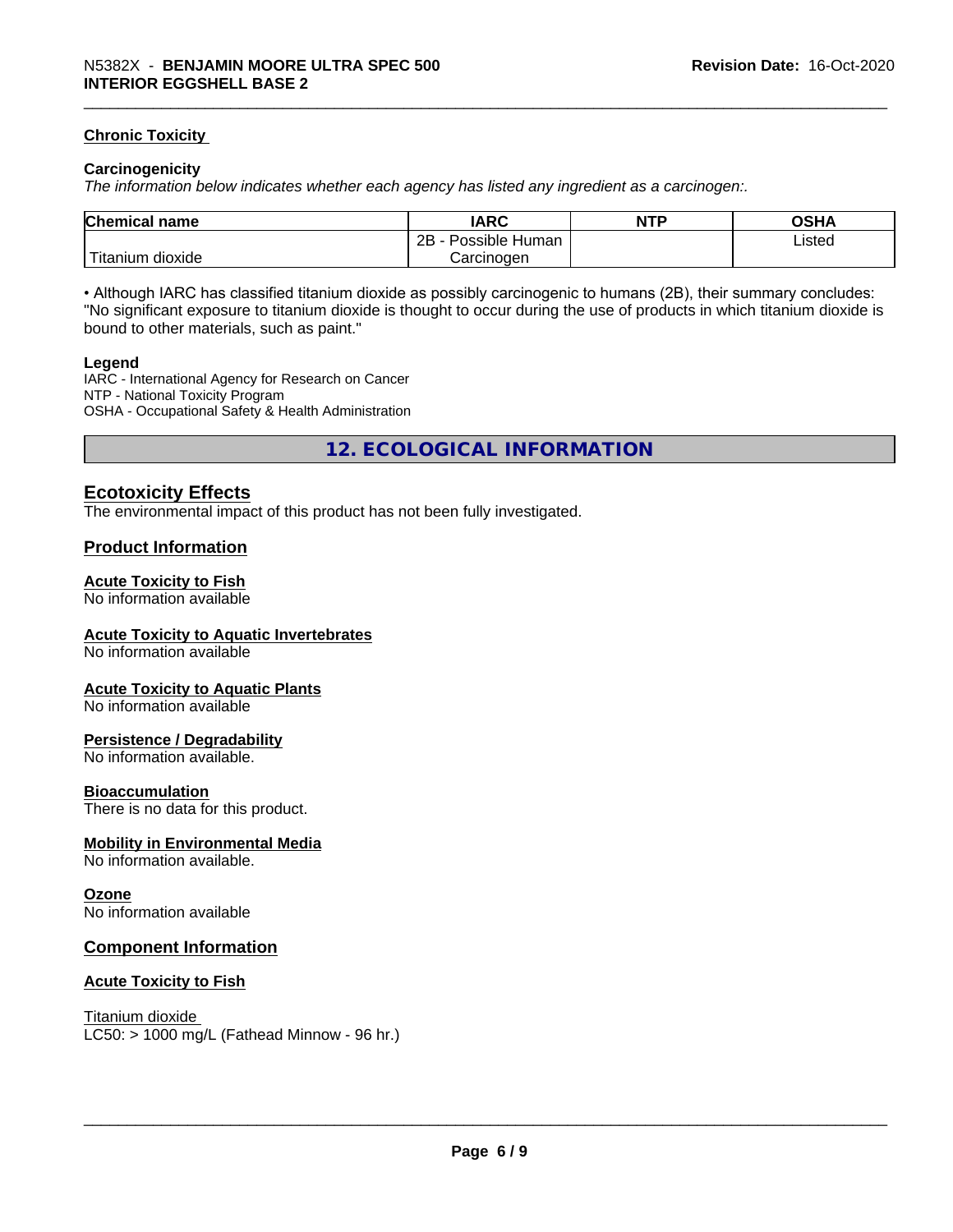#### **Acute Toxicity to Aquatic Invertebrates**

No information available

#### **Acute Toxicity to Aquatic Plants**

No information available

|                              | 13. DISPOSAL CONSIDERATIONS                                                                                                                                                                                               |
|------------------------------|---------------------------------------------------------------------------------------------------------------------------------------------------------------------------------------------------------------------------|
| <b>Waste Disposal Method</b> | Dispose of in accordance with federal, state, and local regulations. Local<br>requirements may vary, consult your sanitation department or state-designated<br>environmental protection agency for more disposal options. |
|                              | 14. TRANSPORT INFORMATION                                                                                                                                                                                                 |
| <b>DOT</b>                   | Not regulated                                                                                                                                                                                                             |
| <b>ICAO/IATA</b>             | Not regulated                                                                                                                                                                                                             |
| <b>IMDG / IMO</b>            | Not regulated                                                                                                                                                                                                             |
|                              | <b>15. REGULATORY INFORMATION</b>                                                                                                                                                                                         |

# **International Inventories**

| <b>TSCA: United States</b> | Yes - All components are listed or exempt. |
|----------------------------|--------------------------------------------|
| <b>DSL: Canada</b>         | Yes - All components are listed or exempt. |

#### **Federal Regulations**

#### **SARA 311/312 hazardous categorization**

| Acute health hazard               | Nο |  |
|-----------------------------------|----|--|
| Chronic Health Hazard             | N٥ |  |
| Fire hazard                       | Nο |  |
| Sudden release of pressure hazard | Nο |  |
| Reactive Hazard                   | Nο |  |

#### **SARA 313**

Section 313 of Title III of the Superfund Amendments and Reauthorization Act of 1986 (SARA). This product contains a chemical or chemicals which are subject to the reporting requirements of the Act and Title 40 of the Code of Federal Regulations, Part 372:

*None*

#### **Clean Air Act,Section 112 Hazardous Air Pollutants (HAPs) (see 40 CFR 61)**

This product contains the following HAPs:

*None*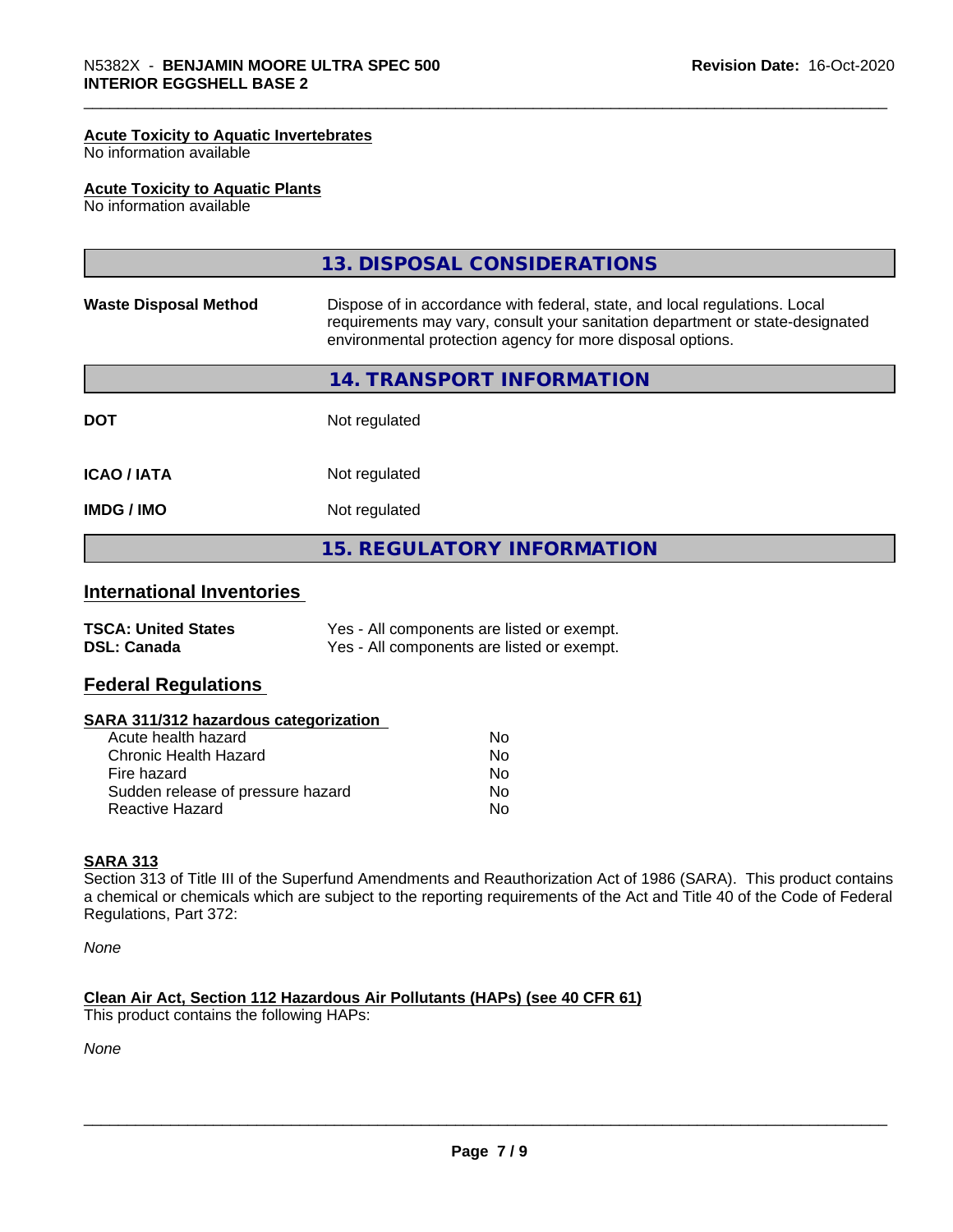## **US State Regulations**

#### **California Proposition 65**

**A** WARNING: Cancer and Reproductive Harm– www.P65warnings.ca.gov

#### **State Right-to-Know**

| Chemical<br>name               | - -<br><u> aaaabuqatta</u><br>IVIA<br><i>J</i> aunuscus | <b>Jersev</b><br><b>Nev</b> | Pennsvlvania |
|--------------------------------|---------------------------------------------------------|-----------------------------|--------------|
| <br>--<br>dioxide<br>. itanium |                                                         |                             |              |
| estone<br>∟imes'               |                                                         |                             |              |

**Legend**

X - Listed

| <b>16. OTHER INFORMATION</b>                                                                                                                                                                                                                                                                                                                                                                                                               |           |                        |                      |          |
|--------------------------------------------------------------------------------------------------------------------------------------------------------------------------------------------------------------------------------------------------------------------------------------------------------------------------------------------------------------------------------------------------------------------------------------------|-----------|------------------------|----------------------|----------|
| HMIS -                                                                                                                                                                                                                                                                                                                                                                                                                                     | Health: 1 | <b>Flammability: 0</b> | <b>Reactivity: 0</b> | $PPE: -$ |
| <b>HMIS Legend</b><br>0 - Minimal Hazard<br>1 - Slight Hazard<br>2 - Moderate Hazard<br>3 - Serious Hazard<br>4 - Severe Hazard<br>* - Chronic Hazard<br>X - Consult your supervisor or S.O.P. for "Special" handling instructions.<br>Note: The PPE rating has intentionally been left blank. Choose appropriate PPE that will protect employees from the hazards the material will<br>present under the actual normal conditions of use. |           |                        |                      |          |

*Caution: HMISÒ ratings are based on a 0-4 rating scale, with 0 representing minimal hazards or risks, and 4 representing significant hazards or risks. Although HMISÒ ratings are not required on MSDSs under 29 CFR 1910.1200, the preparer, has chosen to provide them. HMISÒ ratings are to be used only in conjunction with a fully implemented HMISÒ program by workers who have received appropriate HMISÒ training. HMISÒ is a registered trade and service mark of the NPCA. HMISÒ materials may be purchased exclusively from J. J. Keller (800) 327-6868.*

 **WARNING!** If you scrape, sand, or remove old paint, you may release lead dust. LEAD IS TOXIC. EXPOSURE TO LEAD DUST CAN CAUSE SERIOUS ILLNESS, SUCH AS BRAIN DAMAGE, ESPECIALLY IN CHILDREN. PREGNANT WOMEN SHOULD ALSO AVOID EXPOSURE. Wear a NIOSH approved respirator to control lead exposure. Clean up carefully with a HEPA vacuum and a wet mop. Before you start, find out how to protect yourself and your family by contacting the National Lead Information Hotline at 1-800-424-LEAD or log on to www.epa.gov/lead.

| <b>Prepared By</b>      | <b>Product Stewardship Department</b><br>Benjamin Moore & Co.<br>101 Paragon Drive<br>Montvale, NJ 07645<br>800-225-5554 |
|-------------------------|--------------------------------------------------------------------------------------------------------------------------|
| <b>Revision Date:</b>   | 16-Oct-2020                                                                                                              |
| <b>Revision Summary</b> | Not available                                                                                                            |